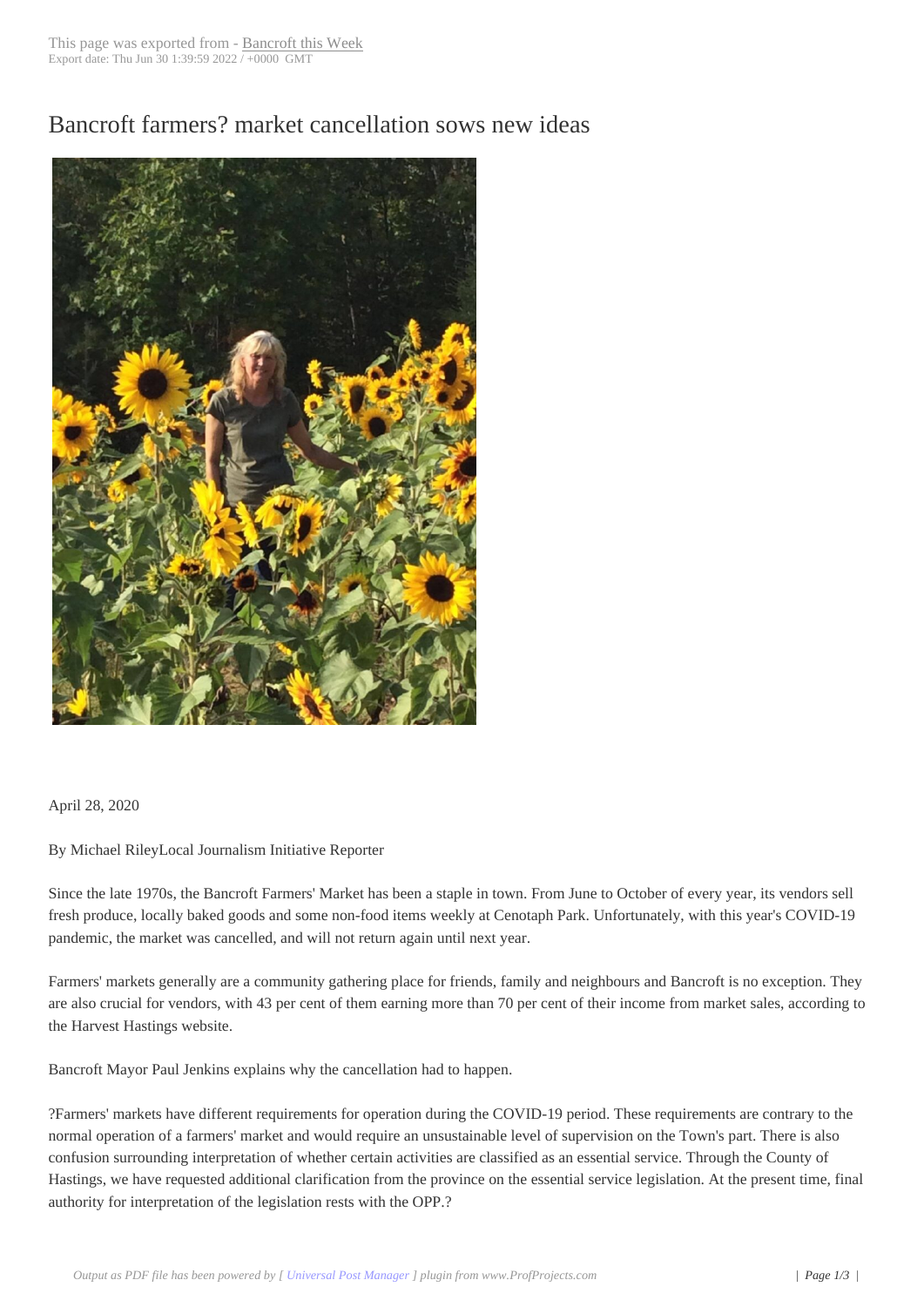Lianne Sauter, the director of corporate services and clerk for the town of Bancroft says the decision to cancel the farmers' market was not any easy one.

?We are working with our vendors and the farmers' market community to determine other ways to support our vendors.?

She says that while the pandemic has brought uncertainty and frustration for many, it is also encouraging people to look at new ways of doing things.

Louise Livingstone is the coordinator of Harvest Hastings, an organization that has a vision of a vibrant community, sustainable agriculture and forestry based on ecological principles, healthy ecosystems and long-term food security for the people of Hastings County. She thinks that a new way of doing things that Bancroft could try would be akin to the e-market model undertaken by Memorial Market in Kingston, Ontario.

?What happens is that the producers will say on a Tuesday or something I've got 12 chickens, three cabbages and whatever, they will put up an inventory, then the customers will go in and order what they want, pay by e-transfer like an Amazon type thing, then the producers will take their stuff to a central location, and I think for Memorial Market it's a church, and then volunteers will make up the order for the customer with cabbages from here, and meat from there and bread from there, and pack them all up. Then the customers come at a set time, properly socially distanced with their invoice and they pick up their box. So, I think it's either they do something like that, or they have a system with a van where somebody can deliver things to people. ?

Livingstone thinks it's either this kind of online market with curbside pickup and/or having deliveries put in place, where the farmers' wares are delivered right to people's doors. A possible third alternative she mentioned was an online store without the payment option, like the Harvest Hastings website. Customers can browse the online wares, see what they like and contact the vendor, and arrange payment directly with them, either by e-transfer or credit card.

Valerie and Roger Kelly of Kelly's Berry Farm were vendors at local farmers' markets for over 20 years, although Valerie can't remember what exact year they started.

?We started marketing fruit produced on our wild blueberry farm southeast of Maynooth in the early 1980s. We had a strawberry U-pick and a lowbush blueberry U-pick here at the farm and supplemented earnings from those enterprises with sales at one of the local markets each summer Saturday. We started at Combermere farmers' market first, then moved to Maynooth market and finally to the Bancroft market,? she says.

They are now downsizing their operation due to semi-retirement, and haven't had a stall at the Bancroft market for about three summers. Now they sell their jams and fruits directly to their customers. She said that all the markets they went to, including the Bancroft market, provided invaluable community contacts for them with the customers that purchased their products.

?Many of these people are still loyal customers. We also developed important relationships with other local vendors. Many opportunities, both business and personal, developed as a result of face to face market conversations. Market revenue earned was an important part of sustaining our farm business for many years. We are far from markets in the more populous regions of southern Ontario and our local markets gave us the opportunity to provide local families, seasonal residents and many summer visitors to the area with locally grown, fresh products. Sudden cancellation of the markets would have caused financial consequences for us. Much fruit would not have been sold. Employment we provided to local workers would not have been available. Fortunately, our jam has a long shelf life and can wait for later sales opportunities though we would have missed sales to tourists and summer visitors. Both groups were a major part of our customer base. I am sure that vendors at the current Bancroft farmers' market will be impacted by the closure,? she says.

Mary Lou Robb is a current market vendor affected by this year's cancellation. She runs a non-profit called Mary's Mission, and with that non-profit, has been involved with the market for the last six years.